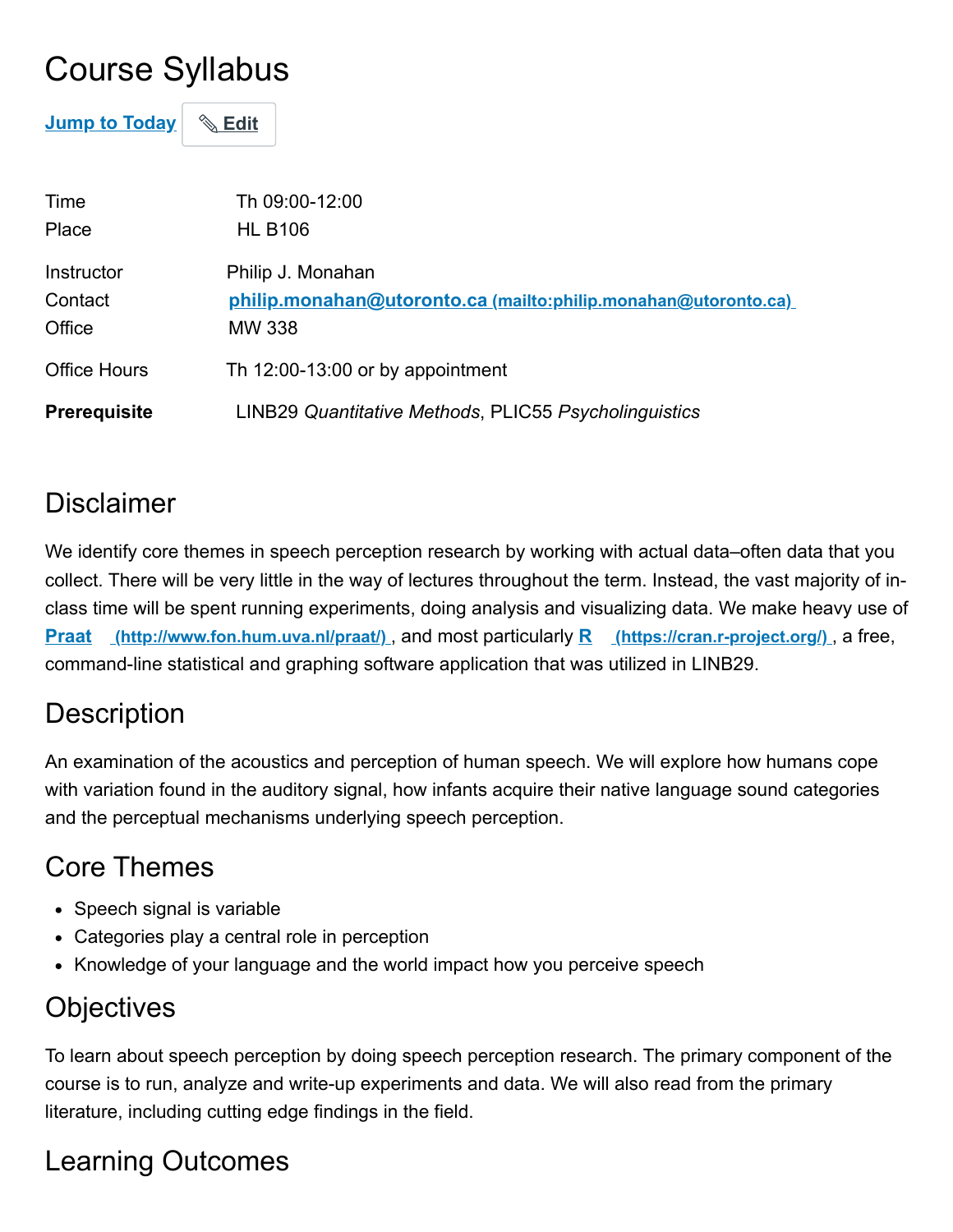- Discover core concepts of speech perception by doing speech perception research
- Visualize and draw inferences from collected data
- Apply core concepts of speech perception to novel quantitative data
- Evaluate scientific hypotheses from the field, assess supporting data
- Critically read from the primary literature and integrate into the bigger picture
- Design experiments to test particular hypotheses, determine appropriate methods

#### Readings

There is no textbook. Instead, we will read from the primary literature. These will be distributed electronically. If you would like a textbook discussion of some fundamentals, the book by Jan Schnupp, Eli Nelken and Andrew King *Auditory Neuroscience: Making Sense of Sound (http://go.utlib.ca/cat/8837705)* MIT Press (2011) is recommended as an accessible overview of the auditory system, physical properties of sounds and more.

#### **Quizzes**

Questions from the assigned readings distributed via Quercus. Quizzes will be done at home on Quercus, they will consist of multiple choice/true-false questions and will be timed. I will attempt to make them available immediately after the class in which they (and the reading) are assigned. They will be due at 09:00 on the Tuesday of the following class. You will have one opportunity to do the quiz but can look at the paper(s) during the quiz. We will drop the lowest quiz grade and no make-ups will be given even in the case of technical difficulties (please ensure you have a secure internet connection during the quiz).

#### Labs

Problem sets, doing experiments, working with data and reasoning about speech perception questions/theories. More instructions provided in the Lab Assignment itself. In-class we'll be collecting data and practicing using the software to analyze and visualize your data. At home, you will reflect upon what you find in class and answer questions. Labs will be written up in the form of lab reports and numerical data and plots should be included.

- All labs will be turned in on Quercus in PDF.
- Do not submit Word documents. They will not be accepted.
- Do not e-mail your lab assignments. They will not be accepted.
- Since experiments will be completed in class, you are required to bring a pair of headphones to class for use. Earbud-type headphones are fine.

### Final Project

The course concludes with a final project that arises out of group work. [Something general about the final project i.e. a peer graded presentation and paper would help here]. Groups and topics will be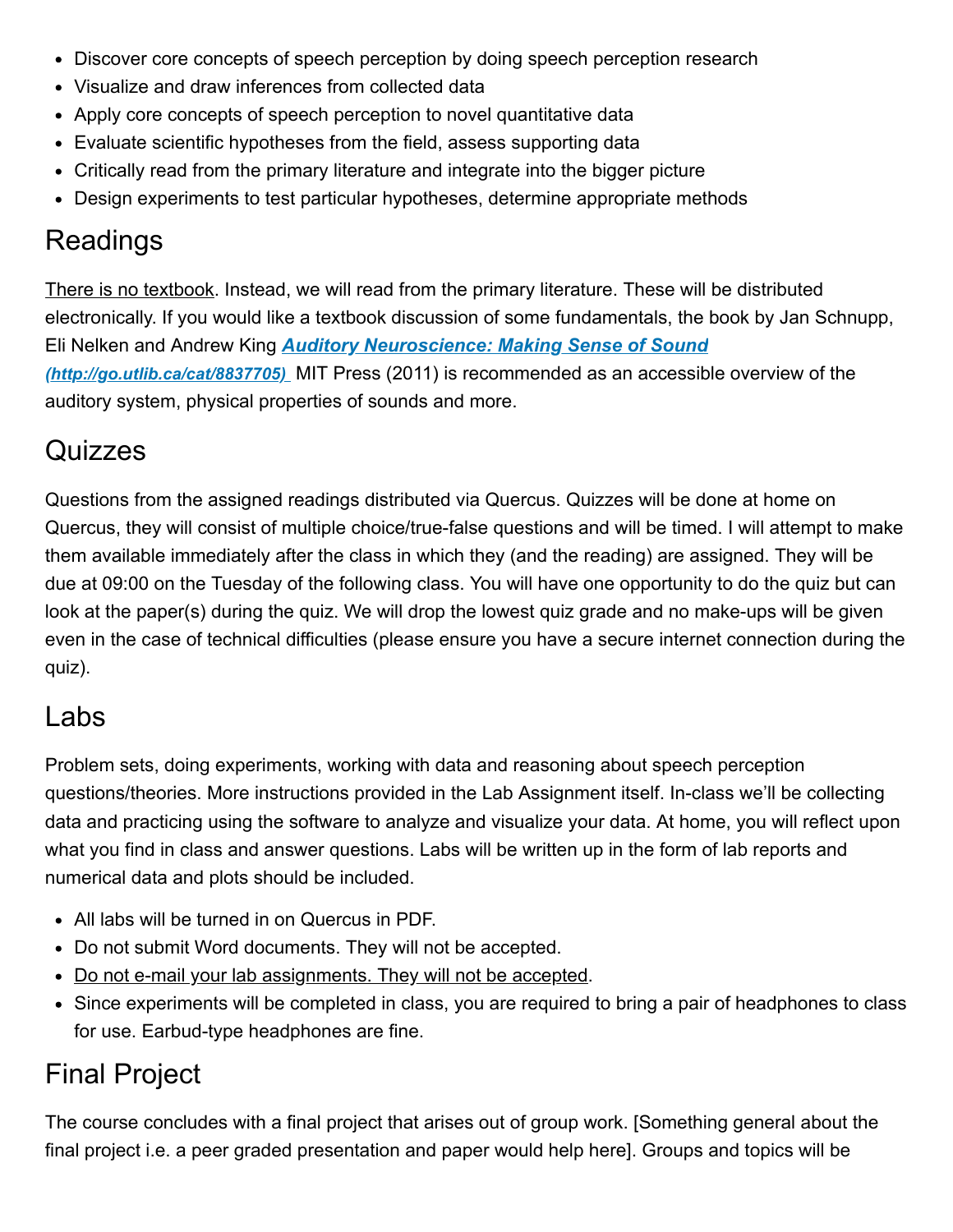determined once the overall attendance for the course settles down (early October). There is no final exam or midterm.

## Grading Scheme

The grading scheme used in this class is the standard **UTSC grading scheme (https://www.utsc.utoronto.ca/registrar/u-t-grading-scheme)** .

#### Late Policy

Late assignments are accepted, but note that your grade will be reduced one letter grade (e.g.,  $A \rightarrow A$ -, B+ →B) per late day. Late final papers will **not** be accepted without relevant documentation (e.g., doctor's note, medical certificate) communicated beforehand, unless it is an absolute emergency, of course.

## University Statement on Accessibility

Students with diverse learning styles and needs are welcome in this course. In particular, if you have a disability/health consideration that may require accommodations, please feel free to approach me and/or the AccessAbility Services Office as soon as possible. I will work with you and AccessAbility Services to ensure you can achieve your learning goals in this course. Enquiries are confidential. The UTSC AccessAbility Services staff (located in AA142) are available by appointment to assess specific needs, provide referrals and arrange appropriate accommodations (416) 287-7560 or **ability.utsc@utoronto.ca (mailto:ability.utsc@utoronto.ca)** .

#### University Statement on Academic Integrity

Academic integrity is essential to the pursuit of learning and scholarship in a university, and to ensuring that a degree from the University of Toronto is a strong signal of each student's individual academic achievement. As a result, the University treats cases of cheating and plagiarism very seriously. The **University of Toronto's Code of Behaviour on Academic Matters (https://governingcouncil.utoronto.ca/sites/default/files/import-files/ppjun0119954871.pdf)** outlines the behaviours that constitute academic dishonesty and the processes for addressing academic offences. Potential offences include, but are not limited to:

In papers and assignments:

- Using someone else's ideas or words without appropriate acknowledgement.
- Submitting your own work in more than one course without the permission of the instructor.
- Making up sources or facts.
- Obtaining or providing unauthorized assistance on any assignment.

On tests and exams: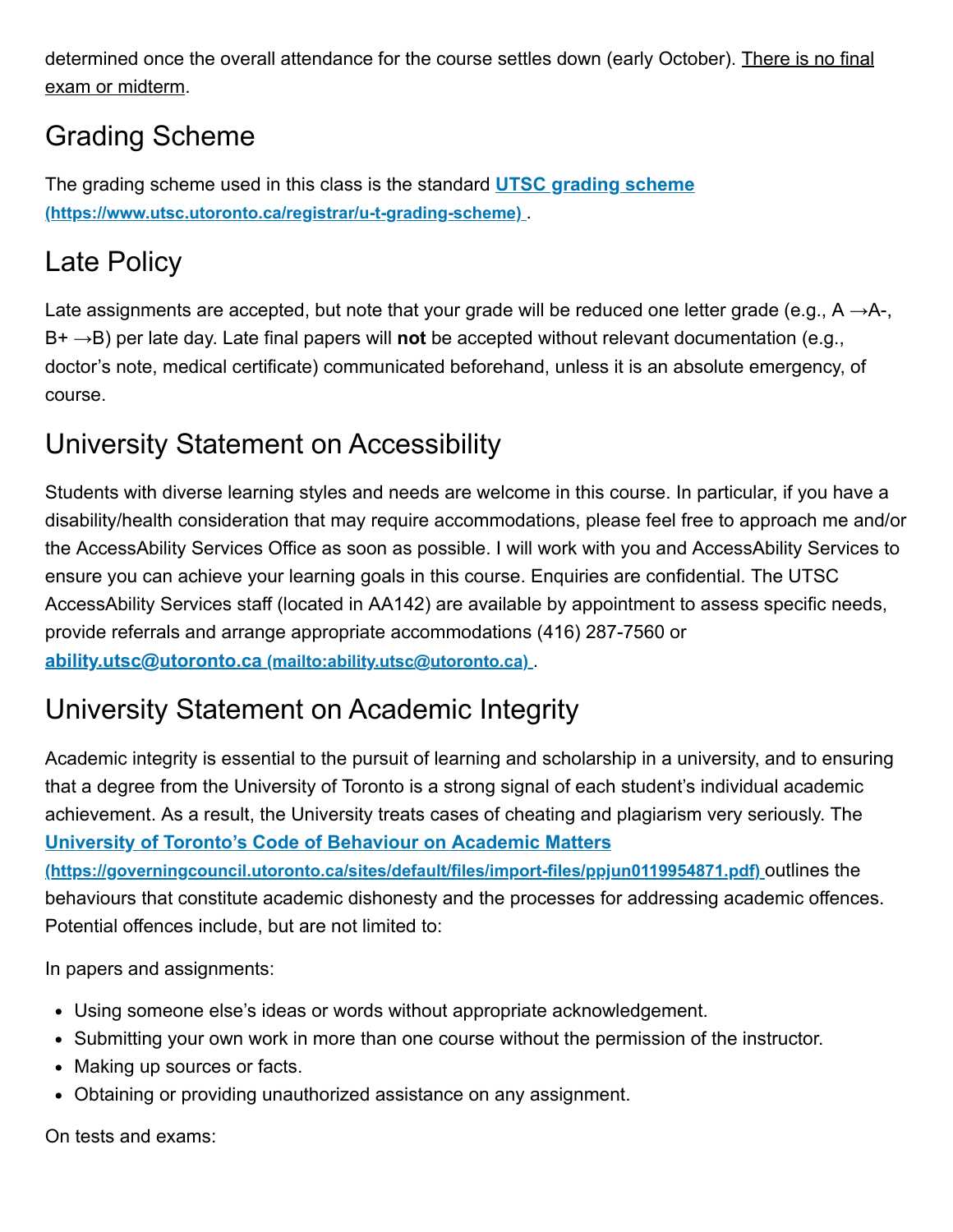- Using or possessing unauthorized aids.
- Looking at someone else's answers during an exam or test.
- Misrepresenting your identity.

In academic work:

- Falsifying institutional documents or grades.
- Falsifying or altering any documentation required by the University, including (but not limited to) doctor's notes.

All suspected cases of academic dishonesty will be investigated following procedures outlined in the Code of Behaviour on Academic Matters. If you have questions or concerns about what constitutes appropriate academic behaviour or appropriate research and citation methods, you are expected to seek out additional information on academic integrity from your instructor or from **other institutional resources (https://www.academicintegrity.utoronto.ca)** .

#### Useful writing resources

**How not to plagiarize (https://advice.writing.utoronto.ca/using-sources/how-not-to-plagiarize/)**

Help with writing:

- **UTSC Centre for Teaching and Learning (https://www.utsc.utoronto.ca/ctl/)**
- **UTSC CTL Writing Centre (https://utsc.utoronto.ca/twc/)**
- **UTSC CTL Writing Centre: Using and Citing Sources**
- **General Services for Students (SCSU) (https://www.scsu.ca/scsu-academic-support-centre)**

#### Tentative Course Schedule

This is subject to change at instructor's discretion. Readings and quizzes will be distributed via Quercus at least the week prior to when they should have been read.

# Course Summary:

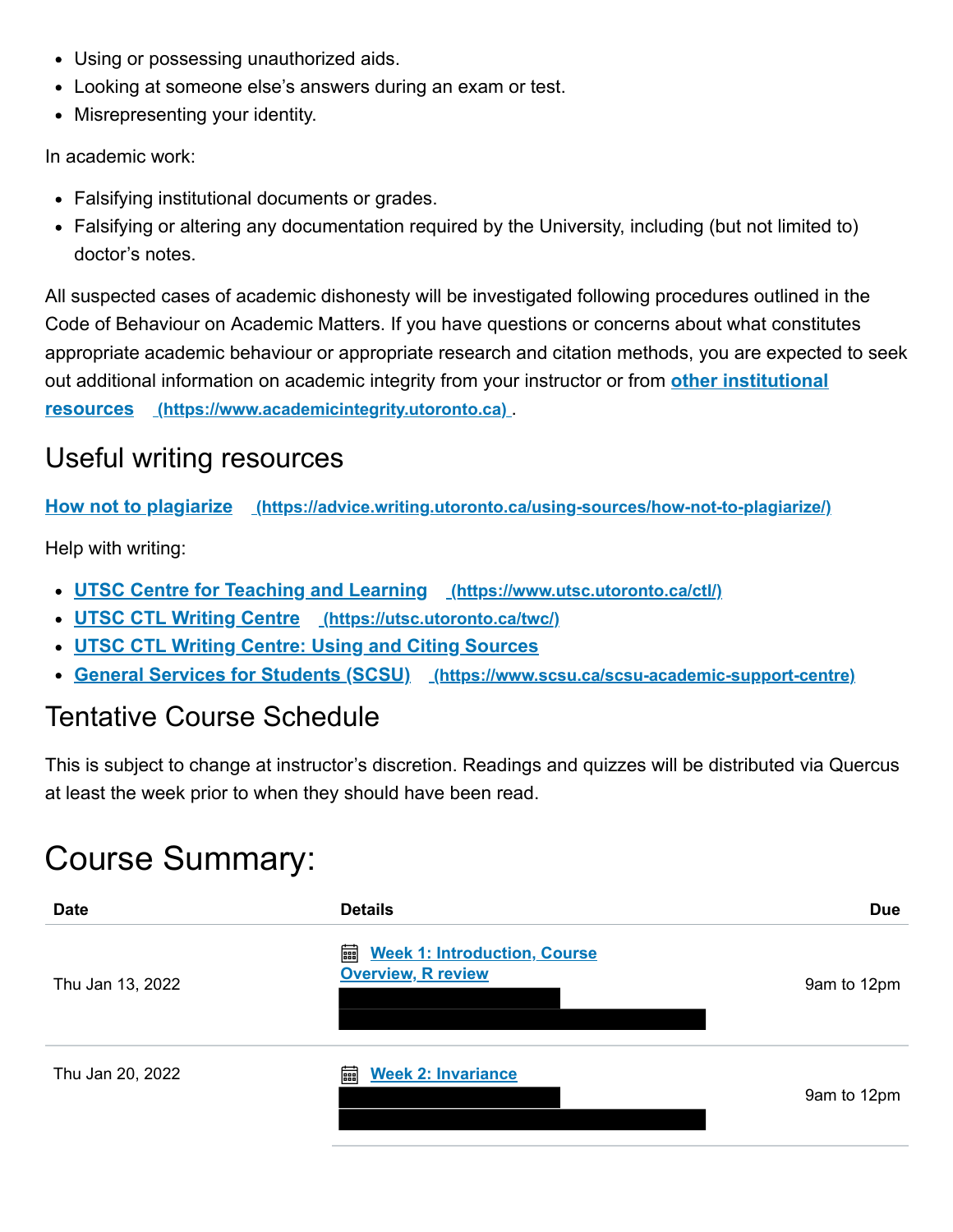